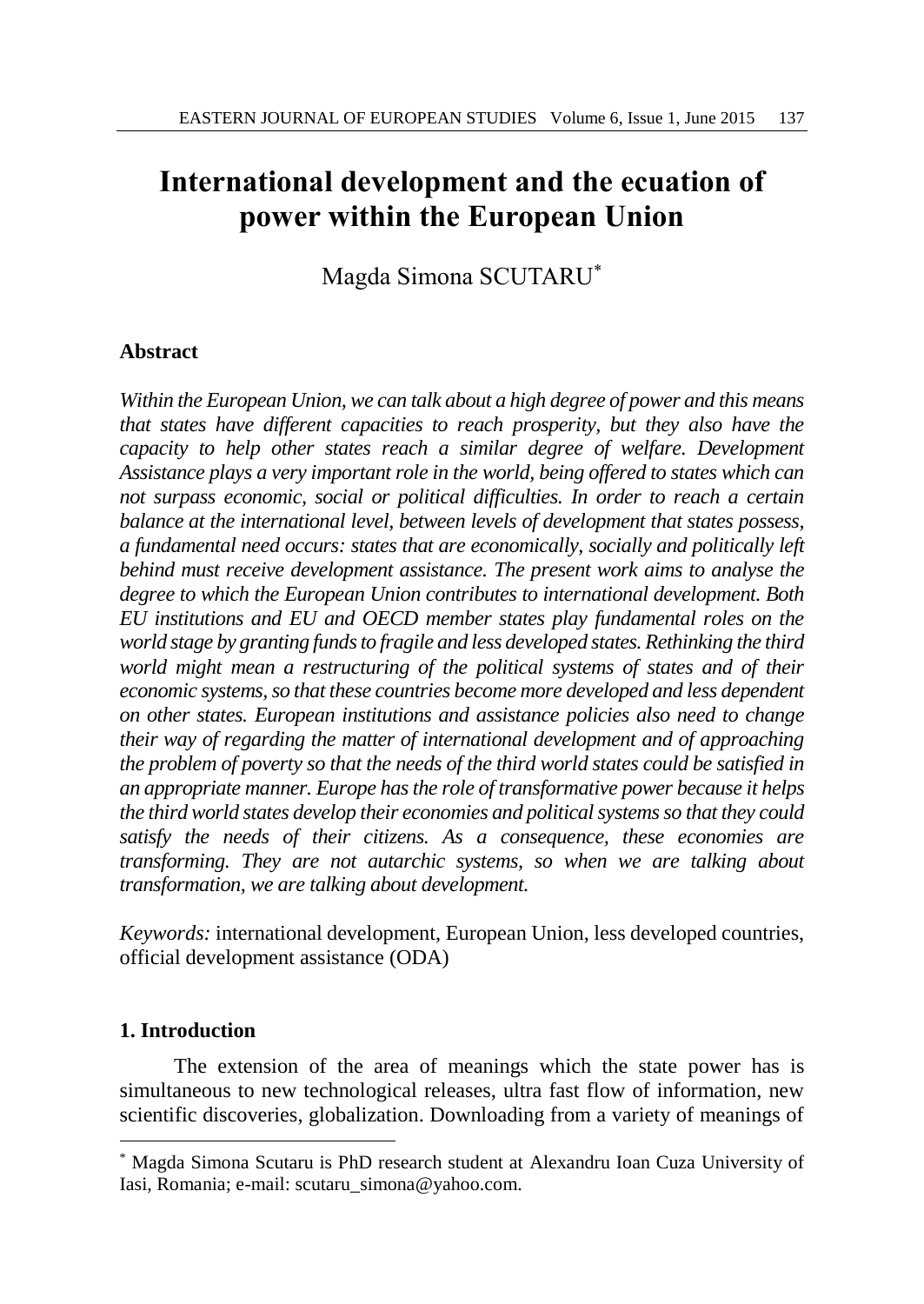power a series of essential aspects closely related to state power, we can observe that the political and the economic power hold a special place within the spectrum of powers which move the most important mechanisms of state operation in postmodern times.Nothing compares to this explosion of possibilities, to this manifestation of power in many fields and with multiple meanings, on the global scene of the  $21<sup>st</sup>$  century. In the context of these major transformations taking place on the world stage, the discussion related to international development and to International Development Assistance has a special relevance because it reveals aspects that are a priority on every developed state`s agenda related to its possibilities to help the less developed states of the world. The needs that less developed states have are the ones which determine more developed countries to act in accordance to the principle of solidarity.

The issue that is presented has the value of a widely discussed topic because poverty has been a problem for humanity since the oldest times. But it has not always been the centre of attention. The areas of concern are: ODA granted to less and least developed countries, economic development of the regions affected by lack of resources or poverty.

A very important actor, its sphere of influence exceeding the borders of a continent, is situated among the giants which rule the world both by the manifestations and creation of their own policies and also by establishing meanings for less influent and less powerful actors. It can be said that the influence which the European Union has on the world is a key factor for its own development, for the development of its constituent units - the member states- as well as for the development of the areas in which the EU intervenes in different manners, either with the purpose of establishing peace and security, or with the purpose of contributing to economic development.

Down from the range of possible to the range of reality, the power that the EU possesses manifests itself under the umbrella of unity, of interstate cooperation and of a huge will of the member states to make changes within at the level of development of each one of them.

What is, exactly, the power of the European Union? We consider that the greatest power the Union has is to contribute to a high degree of development of its members, to maintain a high degree of welfare in each member state and to raise the standards of living in less developed states. This is the essence of power in the European Union, which gains substance throughout the efficiency of its policies. A second mask of power which the Union possesses is defined by its contribution to international development, and is represented by the funding managed by European institutions. The Union intervenes through Official Development Assistance (ODA) and acts in fragile and less developed states. The European Union has become powerful from two points of view: the states which make up the Union are able to efficiently organize their internal policy and to assist other states situated outside the Union in their development; the EU is not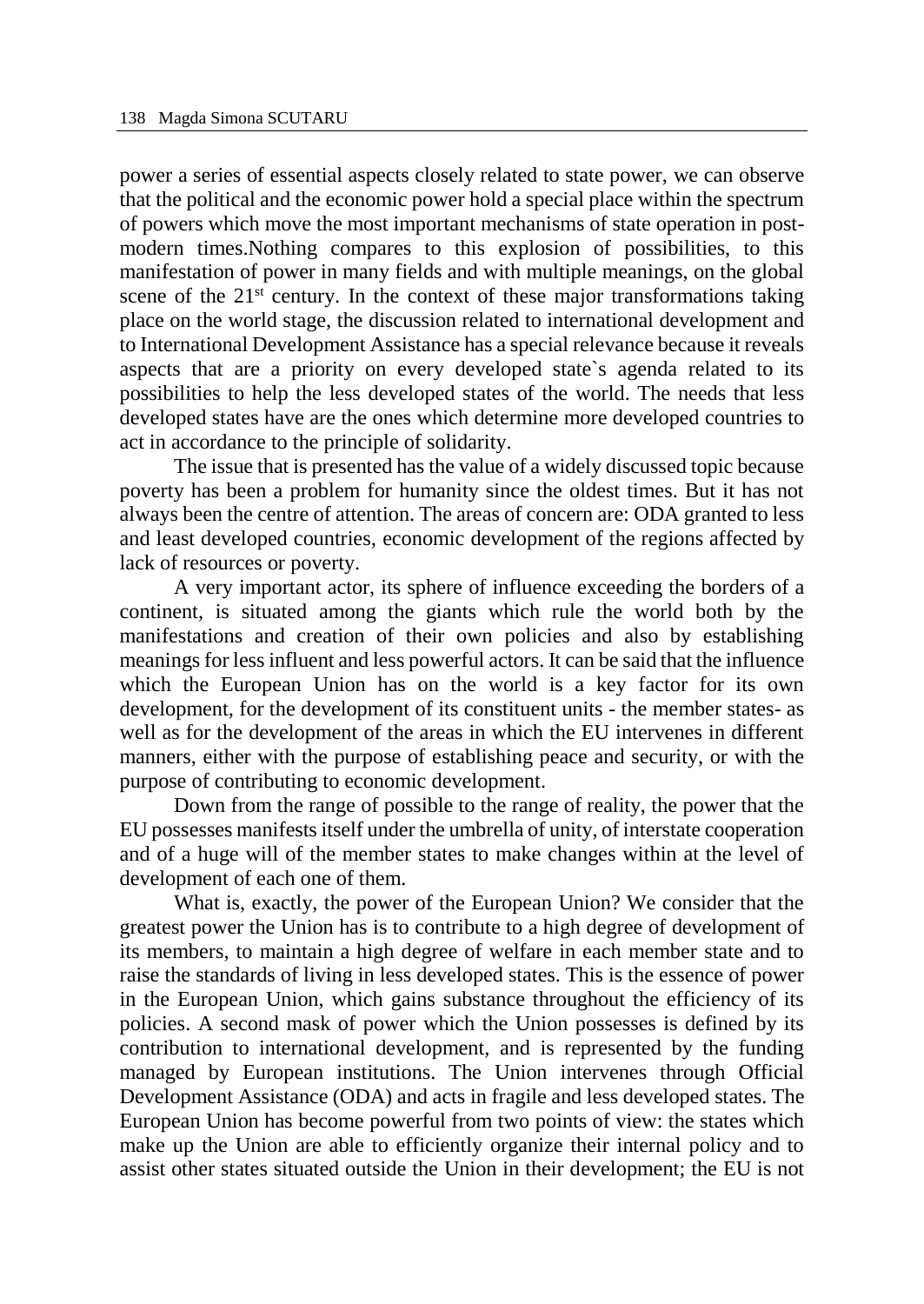an autarchic system – a closed system which advocates only for its own welfare, it also plays a very important role worldwide

The reality is clear: states must fight for their development, even when they receive external aid because they must not entirely depend on this type of support. The fact that there is enough money in the world which could be used for development is also a reality

Ever since states mobilized after the Millenium declaration, poverty has been reduced to half and millions of lives have been saved. The Millenium Declaration was conceived within the framework of a NATO summit, in which 189 countries of the world have participated; the priorities for the 2000-2015 were established. The main purpose was to reduce poverty in the entire world. Among the objectives established by the Millenium Declaration, we may mention:

- Everyone should have the right to development "An environment at national and global levels alike – is being created and this environment leads to the elimination of poverty"(Millenium Declaration, 2000)
- The special needs of the less developed countries are to be addressed at the Third ONU Conference on Least Developed countries in May 2001
- Promoting gender equality is also very important, along with combating poverty, hunger and disease and stimulating development that is truly sustainable

Success in meeting these objectives depends on good governance at the national and international levels, that is why there must be an open, equitable, rule-based, predictable and non-discriminating multilateral trading and financial system. It is a reality that developing countries face obstacles in mobilizing their resources needed to finance their sustained development and for this reason, high level and international actions for financing for development need to be successful (Millenium Declaration, 2000).

International security is also being maintained through significant improvement of the internal situation in less developed countries because the risk of conflict occurrence is reduced. The objectives of this Declaration are valid only until 2015 and the world leaders will agree on a new set of priorities for sustainable development able to cover areas such as: reducing poverty, improving the educational system, improving the health system, equality between individuals, environmental protection. Implementing policies which act in different sectors is a key to success, but taking the right political decisions is not sufficient. Reducing extreme poverty and poverty in general and also promoting economic growth need massive allocation of funds.

What is Official Development Assistance and what is the Development Assistance Committee? DAC (Development Assistance Committee) is made up of 28 member states of OCDE and EU member states. DAC monitors and compiles statistics referring to ODA architecture and to other finance flows for development.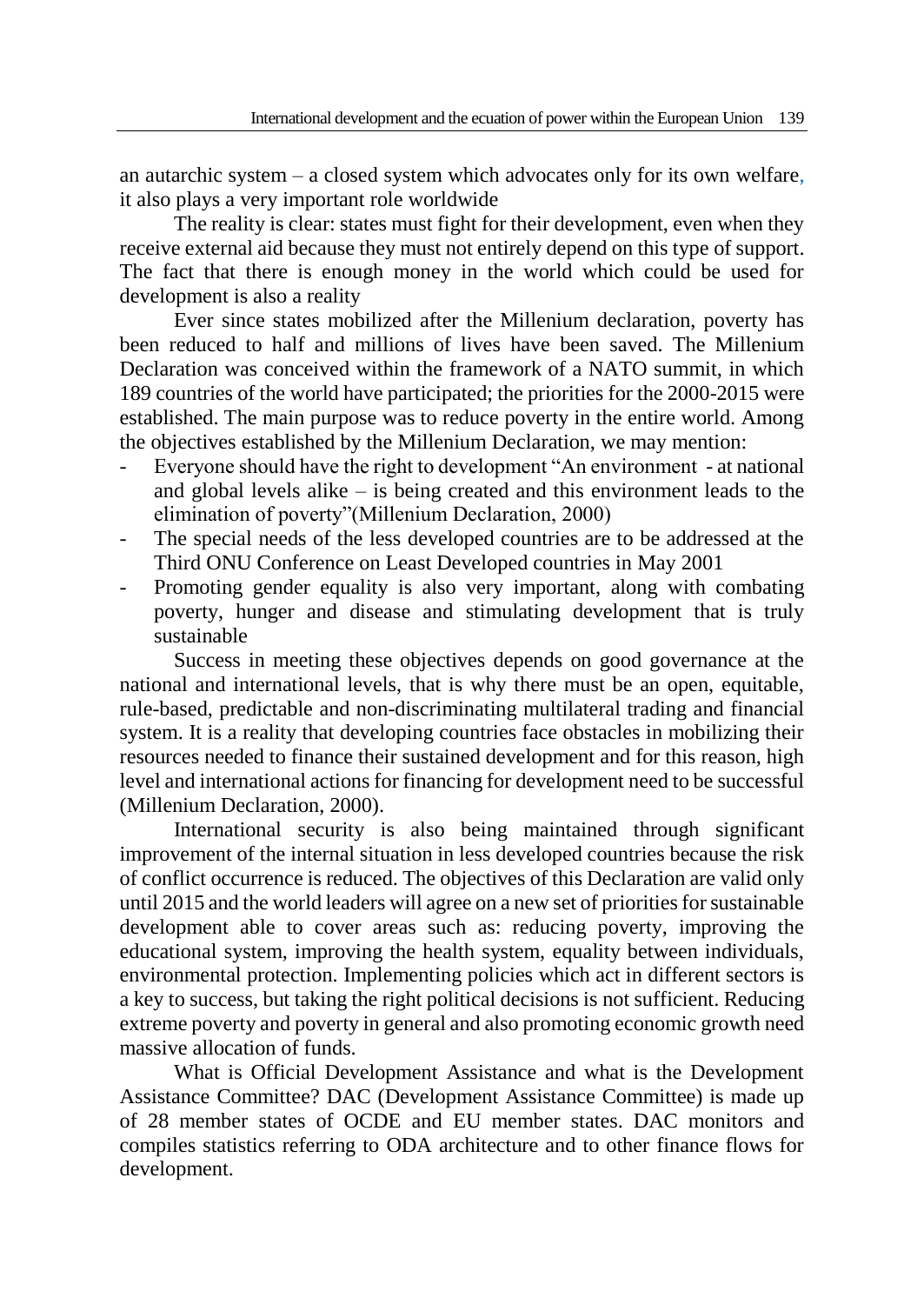The DAC list of ODA beneficiaries shows all the states and territories eligible to receive development assistance. This type of list comprises all the states with very low income per capita and middle income per capita, except the G8 member states and the states which signed agreements to become EU members. ODA describes the financial and technical support offered by official agencies, including states and governments, with the purpose of promoting economic development in less developed countries (OECD, 2014).

Quite unexpectedly, ODA has had an enormous success. It is necessary for ODA to exist after 2015, when its sphere of meanings will be redefined. In 2013, a New World Record was broken by having \$ 135 billion invested in ODA, thus contradicting the myth according to which development would be hindered due to the economic crisis (OECD, 2012).

*Europe Aid Development and Cooperation* helped creating the European Policy for Development meant to support the disadvantaged states of the world. Europe Aid is a means of support through a set of financial instruments. (European Commission). The European Policy for development is meant to destroy poverty in the context of sustainable development. This type of policy is promoted by the three main institutions of the European Union: European Commission, European Parliament, European Council – and has three main purposes:

- Poverty reduction
- Promoting democratic values
- Promoting development at the national level (European Commission).

The dynamics of poverty is changing and this is a phenomenon at a world scale. "By focusing on the temporal persistence of poverty, the poverty dynamics literature adds an important dimension to describing the experience of poverty. An important future development in the literature would be to provide temporal analyses to the "incidence", "depth" and "severity" measures of poverty which have become common in static poverty analyses.[...] Poverty is dynamic in a number of different ways: first, in terms of depth and inter-temporal variability of chronic and transitory poverty, […] second, the distinction between chronic absolute poverty and chronic relative poverty, […] third, repeated churning around the poverty line versus other types of transitory poverty"(Yaqub, 2000). It has often been stated that poor people live in less developed states, but this is a false statement because reality shows there are approximately 1 billion extremely poor people living in developed states, such as India. In states like these, where the GDP per capita is medium, not low, the importance of ODA as compared to investments is decreasing. Even so, ODA continues to be extremely efficient and contributes to poverty reduction. In the poorest countries witness the lowest progress, even if the level of ODA is very high.

The purpose of the present work is to reveal the contribution of the European Union to international development and to underline the major role played by the Union on the world stage because it has to ensure both the welfare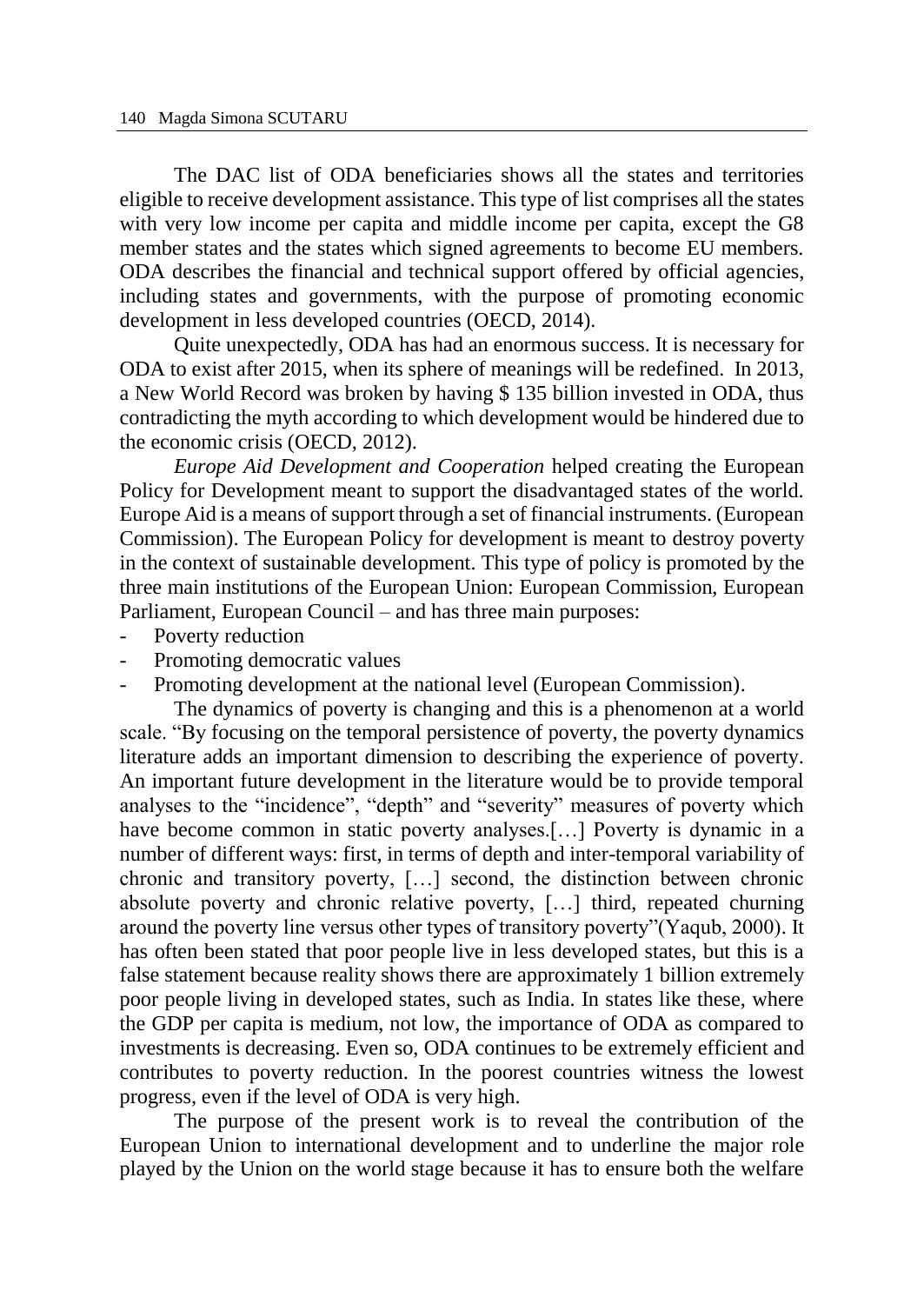of the member states and the welfare of less developed countries. The European Union plays a double part: it acts both on the inside and on the outside. It can be said that the EU is a power in the world, because it acts on both fields.

The purpose always remains the same: development. What is international development? What is the precise purpose of ODA? What is the amount allocated by the European Union to help the less developed countries of the world? Which are the most disadvantaged areas in the world, which desperately need ODA? How do European institutions and member states contribute to international development through Official Development Assistance? These are the questions on which the present research is built.

The literature review is made up of two main titles: *Dac Peer Review of the European Union–© OECD 2012* and *OECD (2014), Development Co-operation Report 2014: Mobilising Resources for Sustainable Development, OECD Publishing*. These two important publications are in fact reports of the European Union for the years 2012 and 2014 related to the European Union contribution through its institutions and member states to international development.

A very important publication offering information related to the international development concept and its meanings is *Contemporary International Relations. Central themes in world politics*, coordinated by Daniel Biro. Chapter XIII, entitled "International development: between policies development and international public relations" is the work of Victor Negrescu and proves extremely important because it deals with a fundamental question related to poverty reduction, development related issues and the significance of development cooperation.

# **2. International development**

Understanding international development starts from the elements which help defining this concept and continues with the perception of economic reports which are directly related to development (Biro, 2013, p.266).

Which states are the least developed? The United Nations classified the least developed states as nations situated at the basis of the development scale from all points of view. These states confront themselves with numerous structural constraints, such as: very low income per capita, poor human capital and economic vulnerability. If these states do not receive external aid, they will not be capable of face the challenges of development. These states need help from the International Community.

From a number of 48 states which are considered the least developed states, 34 are situated in Africa, 13 in Asia-Pacific and one – Haiti - in Latin America and Caribbean. Less developed states are and they will continue to be dependent on ODA (OECD, 2012).

States which are eligible for receiving ODA belong to five groups: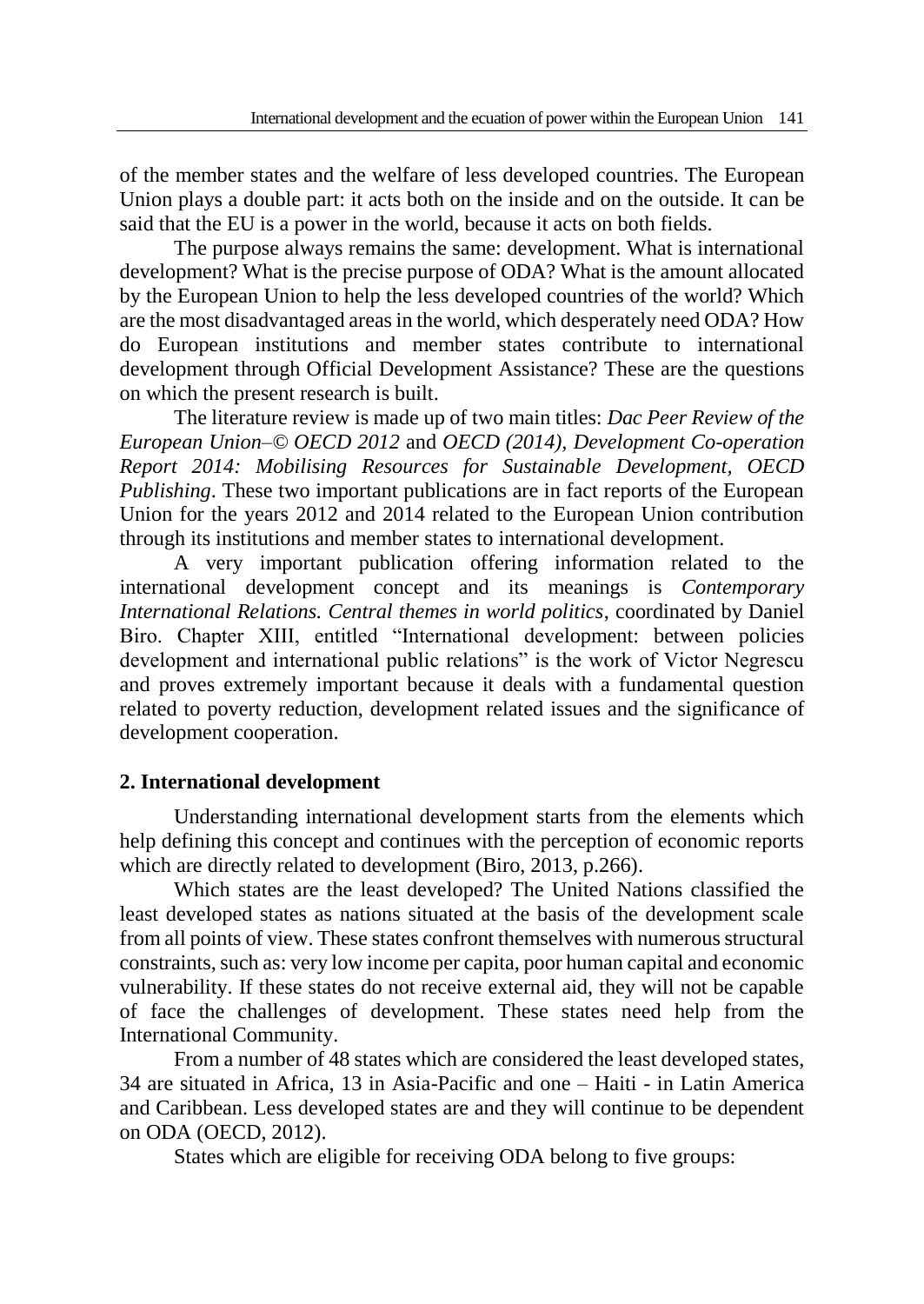- Group 1: comprises fragile states, less developed states, from Africa and Asia; 24% of the poor population of the planet lives there; 47% of this population lives with less than 1, 25 USD/day; ODA per capita is 51 USD/year; among the states from this group are also: Burkina Faso, Comoros, Congo, Ethiopia, Haiti, Mali, Nepal, Sudan, Yemen; total - 33 states.
- Group 2 comprises states which are not fragile but which are neither well developed; these states are situated in Africa; 6% of the poor population on the planet lives here; 53% of the population lives with less than 1, 25 USD/day; ODA per capita is 79 UDS/year; among the states belonging to this group are: Buthan, Djibouti, Laos, Rwanda, Tanzania, Zambia; in total - 15 states.
- Group 3 comprises fragile states, with very low GNP; these states are scattered in the whole world; 13 % of the poorer population on the planet lives here; 27% of this population lives with less than 1,25 USD/day; ODA per capita is 30 USD/year; states: Bosnia and Hertzegovina, Egypt, Kenya, Kosovo, Lybia; in total- 16 states
- Group 4: the states in this group have their GNP lower than the medium GNP/per capita; the states are situated in Asia and the Americas; 35% of the poor population on the planet lives in these states; ODA per capita is 13 USD/year; states: Armenia, Bolivia, Georgia , Honduras, Vietnam; total : 22 states
- Group 5 comprise states whose GNP is higher than the medium one; 22% of the poor population of the world lives here; 10% of the population lives with less than 1, 25 USD/day; ODA per capita is 10 USD/year; states: 60 states, situated in America and Asia ( OECD, 2014).

It is not considered that the European Union is confronted with the phenomenon of donor fatigue: the resources it has are, of course, limited but the system of Official Development Assistance is functioning at its maximum capacity and the results are visible in the world.

Development Assistance, also called development cooperation, is a mechanism through which less developed countries receive help: donor states initiate a medium or long term partnership with the states they sustain, a partnership meant to improve living conditions in underdeveloped areas. (Biro, 2013, p. 266)

Development cooperation – especially ODA- involves liberalization of economies in assisted countries, given that granting of funds is subject to compliance with principles of market economy and free trade. Trade between states plays an essential part in their development. "International trade is one of the engines of economic growth" (Biro, 2013, p.268).

There is a natural tendency of saturation in the existent economic markets, that is why solutions to stimulate production at a global scale are constantly sought. Liberal theories may offer a solution to this problem: developing new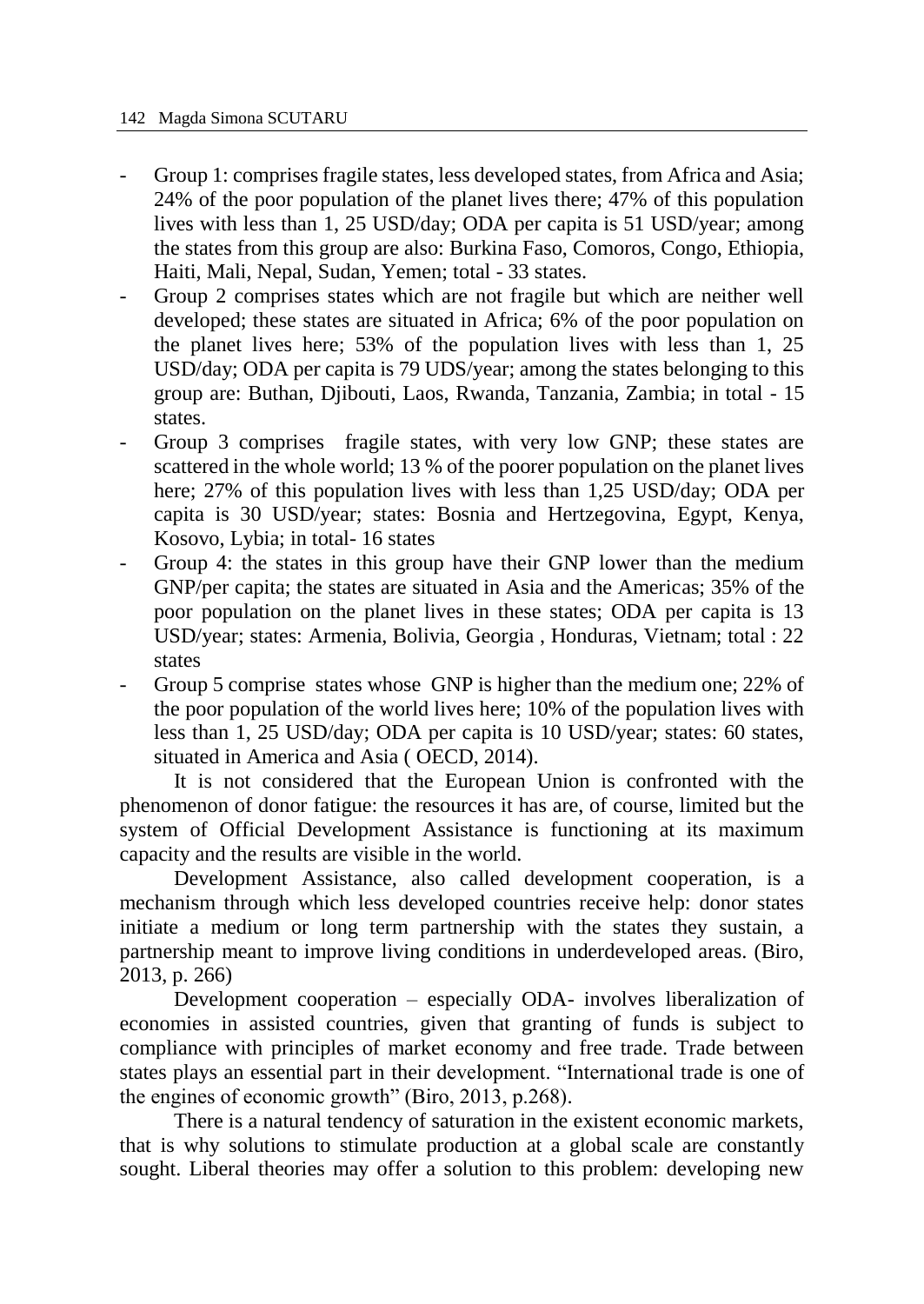markets by supporting less developed countries. One important aspect must be remembered, namely that many of the less developed countries are faced with serious internal problems, systemic problems, that is why stimulating their capacity of absorption seems a difficult task. An encouraging solution appeared after the Second World War, when ODA was launched. "For critics, development assistance is only a sign of capitalist domination which encourages the assisted state but brakes its development, while for the defenders it remains indispensable" (Biro, 2013, p. 271).

We consider that the truth is on both sides, both critics and defenders expressing realistic points of view. On the one hand, assistance for less developed countries emphasizes their dependence on donor states and can lead to a lack of initiative and to passive attitudes. On the other hand, it is true that without external help, some states would not have developed and would have faced great difficulties because of the shortage of funds.

# **3. The contribution of the European Union to international development**

International development assistance has evolved in the last 50 years, from its charity origins to more recent and more complex, multidimensional approaches which present development as a matter that goes beyond simple economic growth. The remarkable changes that took place in the whole world in the  $XX$ <sup>th.</sup> century were followed by a period of unprecedented economic growth and influenced this evolution. In the `60s, states were considered either developed or underdeveloped. In the `70s, the used terms were "first world" and "third world", with a second group of socialist societies placed somewhere in the middle. Now, the terms used are More Developed Countries and Less Developed Countries (International Development Assistance, 2009).

# **3.1. Short history of international development aid evolution**

# **3.1.1. From the First World War to the mid-70s**

The `50s have coincided with the beginning of the Cold War. The USA have become a world economic power, the greatest of all. It had become obvious that, if the USA had helped the European states after the war, the chances of economic stability in Europe would have grown and spreading communism would have been stopped. So, The Marshall Plan was launched. Its purpose was to help reconstructing Europe. The International Monetary Fund was founded in 1944 and The International Bank for Reconstruction and Development, in 1945 (International Development Assistance, 2009). In 1949, the official programme for international development assistance was extended by the USA to help the less developed countries also.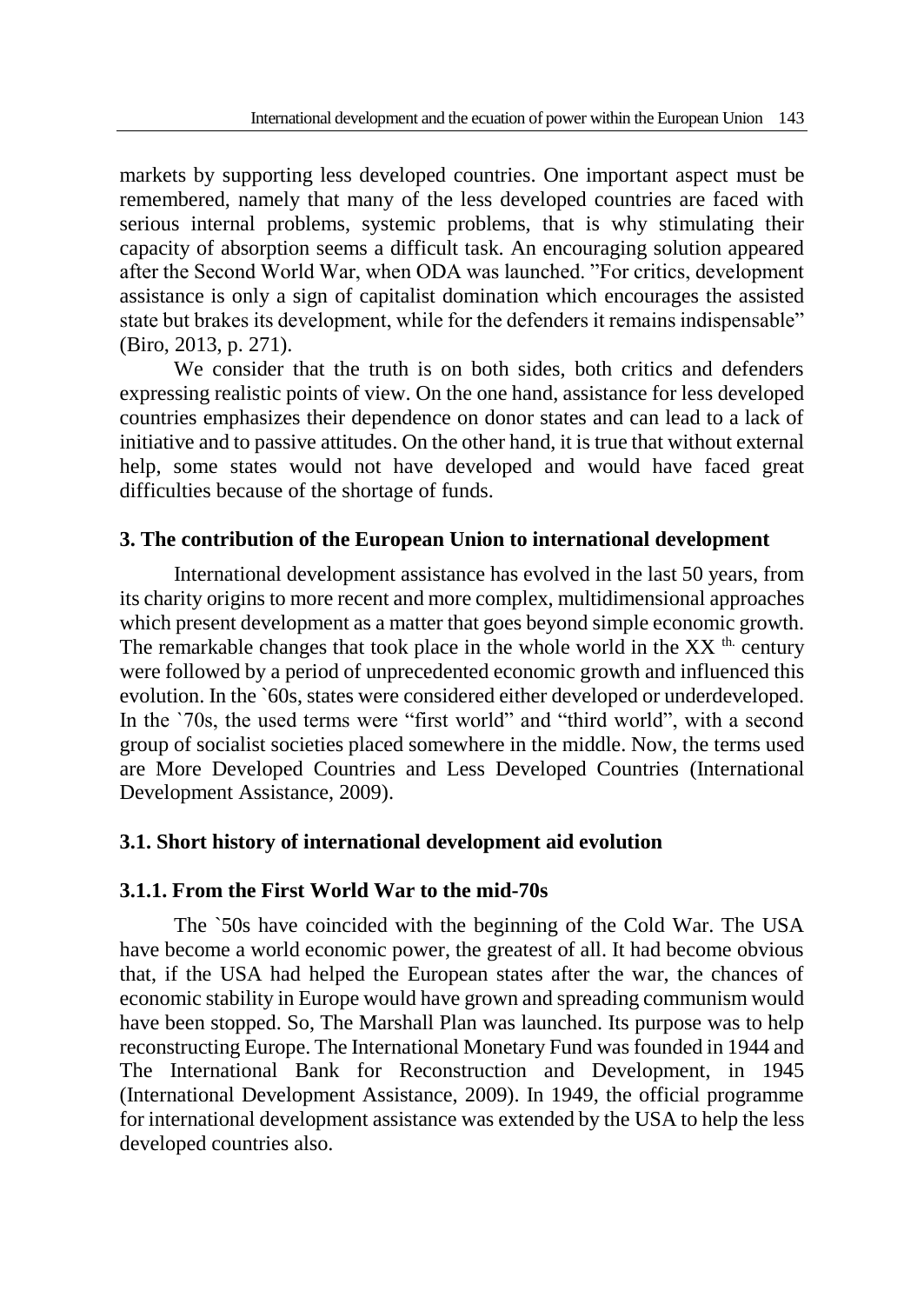#### **3.1.2. From the mid-70s to the end of the `80s period**

In the period between the mid-70s and the end of the `80s, different crises occurred: the oil crises, or the debt crises have led to a profound economic crisis. General economic theories have changed also and, regarding implemented policies, neoliberalism has become a central theory. The neoliberal economic school advocated for the abolition of government intervention in economic matters, so that barriers against free trade would not exist. Free trade was considered a key to development for any state. Economic liberalism, a theory that was valid in the  $18<sup>th</sup>$  century, was refreshed in the mid `70sand has gained a new name: neoliberalism (International Development Assistance, 2009)

#### **3.1.3. From the `90s to the year 2000**

In the past decades, different economic theories have existed and based on them, new development theories have been built. Poverty was a serious problem in the  $20<sup>th</sup>$  century and, despite all efforts, it has not ended. Economic growth has been and has remained a priority on the agendas of all the states in the world, especially on the agenda of less developed countries which, to a large extent, depend on external development aid.

#### **3.1.4. After 2000**

After the year 2000, a special emphasis was put on efficient policies and good governance. In the recent years, it has been observed that poverty has extended. Poverty is related to a series of numerous aspects, such as: the low education level; health; poor or non-existent social justice. In this context, urgent measures to eradicate poverty, to exterminate the roots of this phenomenon are of uttermost importance. The efficiency of policies and governance is called into question and it can be said that, in these conditions, good governance in less developed countries is related to a multi-dimensional approach of the nature of poverty phenomenon.

# **3.2. United Nations Millenium Declaration and the objectives for development**

On the 18<sup>th</sup> of September 2000, the General Assembly of the UN gave the Millenium Declaration which was unanimously adopted by the member states. The Millenium development objectives are all collected in an Agenda which has as a purpose reducing poverty and improving millions of lives. Among the objectives of the Millennium Declaration, we may mention:

- Poverty (and hunger) eradication
- Primary universal education
- Promoting gender equality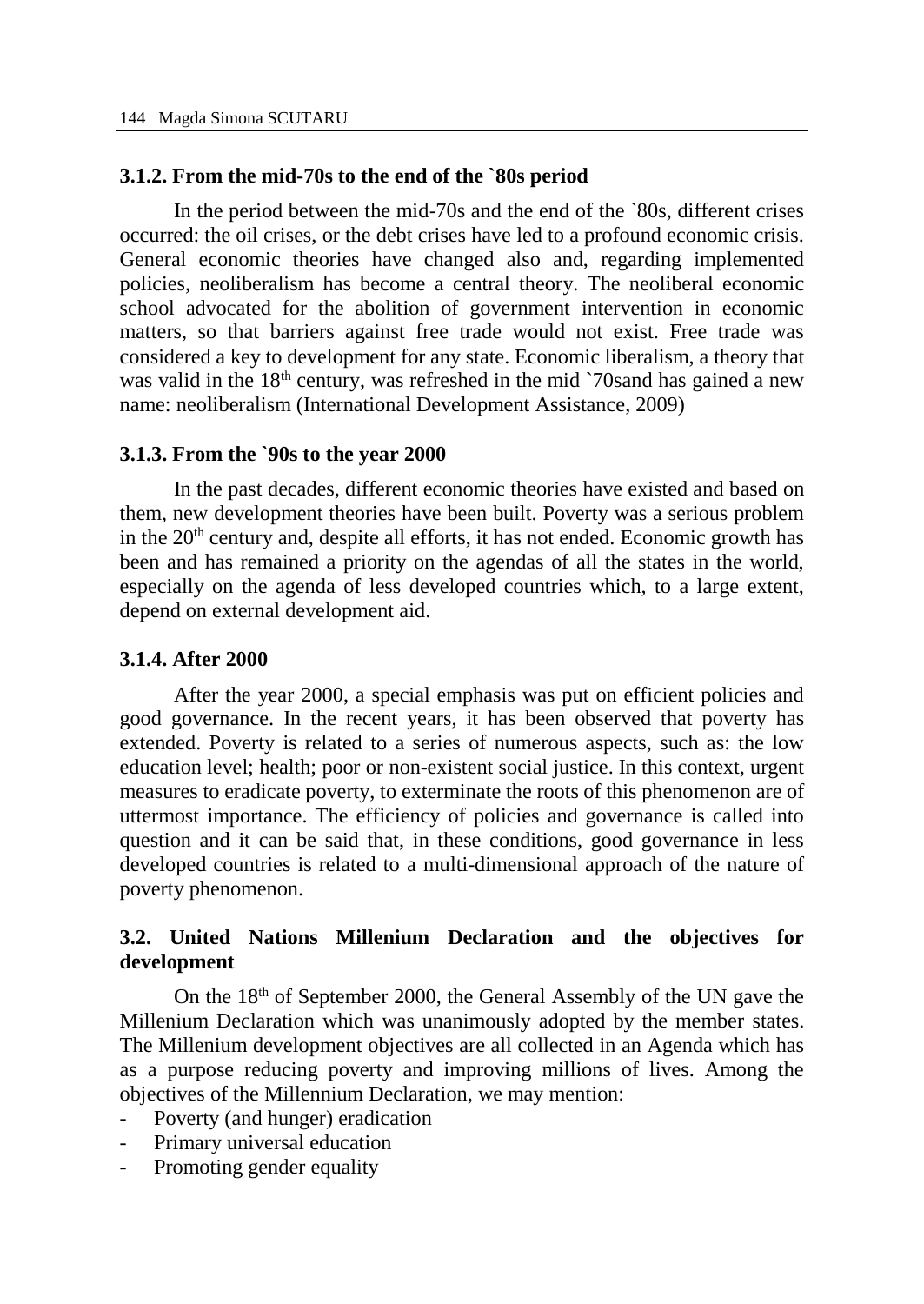- Reducing infant mortality
- Combating HIV/AIDS, malaria and other diseases
- Ensuring environmental safety
- Setting a global partnership for development (International Development Assistance, 2009)

In time, the power of the European Union has constantly grown: after numerous extensions, the European Union has become a very important actor on the world scene and is now a major actor contributing to global development, coordinating extremely coherent actions of the 28 member states and directly supporting less developed countries. Official Development Assistance offered by the 27 member states in 2011 was of \$ 73.6 billion. Funds donated by the European Institutions were of \$ 12.6 billion (OECD, 2012).

#### **3.3. The European Union institutions: major actors of the equation**

The characteristics – dimension, scope and institutions – have transformed the European Union into a formidable actor of global development. The European Union institutions have a word to say and they are unique, irreplaceable actors because they play a federative role towards the member states and they also help the less developed countries. The EU institutions are the ones who manage a huge part of ODA (OECD, 2012).

The European Union delegations are present everywhere in the world, in 136 partner states, the Union being among the three most important donors in the world. The Cotonou Agreement was signed between the African, Caribbean and Pacific Group on one side and The European Community and the member states on the other on the 23rd of June 2000. The agreement was revised in 2005 and 2010. Article 1 specifies that the main objective of the Treaty is to eradicate poverty and to sustain development, along with a gradual integration of ACP countries within the world economy (Official Journal of the European Communities, 2000). The Cotonou Agreement is the most extended cooperation and partnership agreement signed by the EU with 78 states situated in Africa, Carribean and Pacific areas.

The ODA level allocated by the European institutions is discussed and established within the multi-annual financial framework which translates the EU priorities in financial terms. Within the framework elaborated for the period between 2007 and 2013, ODA is discussed at paragraph 4, called "The European Union as a global partner". ODA represented, in that context, around 5.7% from the total financial framework of the EU (OECD, 2012).

There is a great number of OECD and EU donor states. There are 28 member states which contribute to international development: Australia, Austria, Belgium, Canada, Czech Republic, Denmark, Finland, France, Germany, Greece, Iceland, Ireland, Italy, Japan, Korea, Luxembourg, Holland, New Zeeland, Norway, Poland, Portugal, Slovakia, Slovenia, Spain, Sweden, Switzerland, Great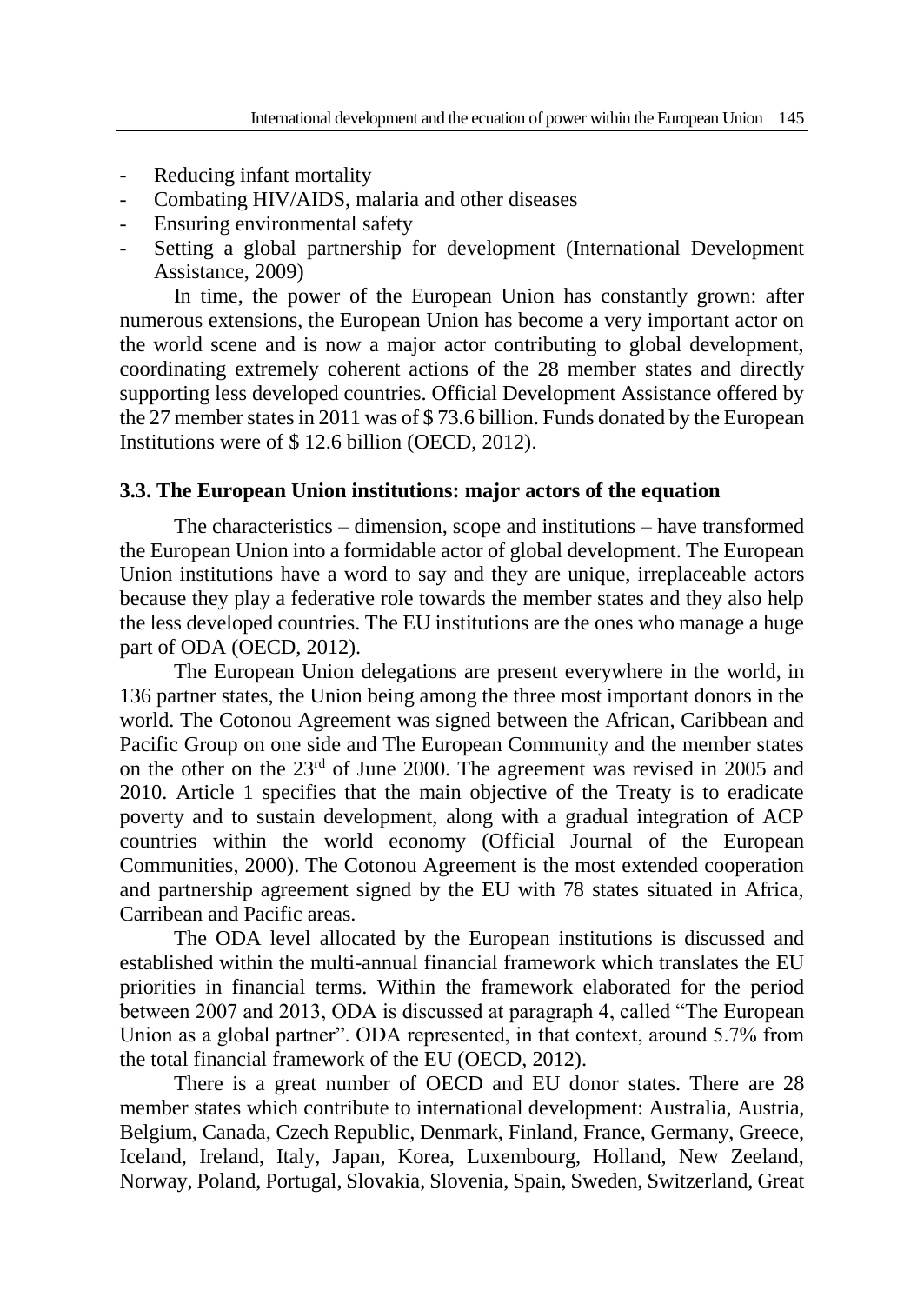Britain, and the USA. Each state contributes to international development with certain annual amounts reaching millions and billions of dollars mainly in Africa, where the most fragile states are situated.

We shall offer three examples of member states of the European Union and their contribution to ODA:

- *1. Austria:* Austria uses ODA to mobilize resources for sustainable development especially through the Development Bank of Austria. The government has elaborated the *Guideline on Private Sector and Development* and is involved in development initiatives. It especially promotes aid within the commercial field for less developed countries, to help them integrate in the world economy. In 2012, 72 million dollars were granted for commercial activities, 8% more than in 2011. In 2012, the total amount allocated by Austria for development was \$ 2.7 billion. In 2013, Austria has allocated 1.2 billion dollars through ODA, which was given to Africa and Eastern Europe (OECD, 2014).
- *2. Belgium:* Belgium is granting ODA to help the evolution of investment within the private sector, especially through its development institution, Belgium Company for Developing Countries. The Belgian Strategy for Private Sector Development has the purpose to create a business environment and to facilitate investments within the private sector in less developed countries. It contributes to the mobilization of internal resources in less developed countries. Only in 2012, the amount of 125.000 USD of ODA was allocated for activities to support this field. Help is given to sustain commercial activities, to improve the quality of these activities in less developed countries and to integrate them in the world economy. Belgium is a partner of International Organisation for Migration in a special programme called *Migration for Development in Africa* which supports the immigrants who wish to invest in sustainable development of their state of origin. In 2012, the amount allocated by Belgium for development reached 1.1 billion dollars. In 2013, Belgium allocated 2.3 billion dollars through ODA (OECD, 2014).
- *3. France:* France grants ODA in a similar manner to Belgium, in order to promote investments in the private sector by supporting the tax system and trade in less developed countries. In 2012, France granted 514.000 USD for activities related to the tax system and 3.5 billion USD for trade related activities. It helped the less developed countries to invest in a productive manner by granting 8.4 billion dollars in 2012 and 11.4 billion dollars in 2013 (OECD, 2014).
- *4. Romania:* Romania is also a donor state, since 2007. It is considered that "there is excellent experience and considerable expertise available in state institutions". In 2007, Romania`s total ODA contribution was of approximately 82 million Euros (0.07% of GNP and in 2008, of 94 million Euros. Romania`s ODA has focused on countries in the close neighbourhood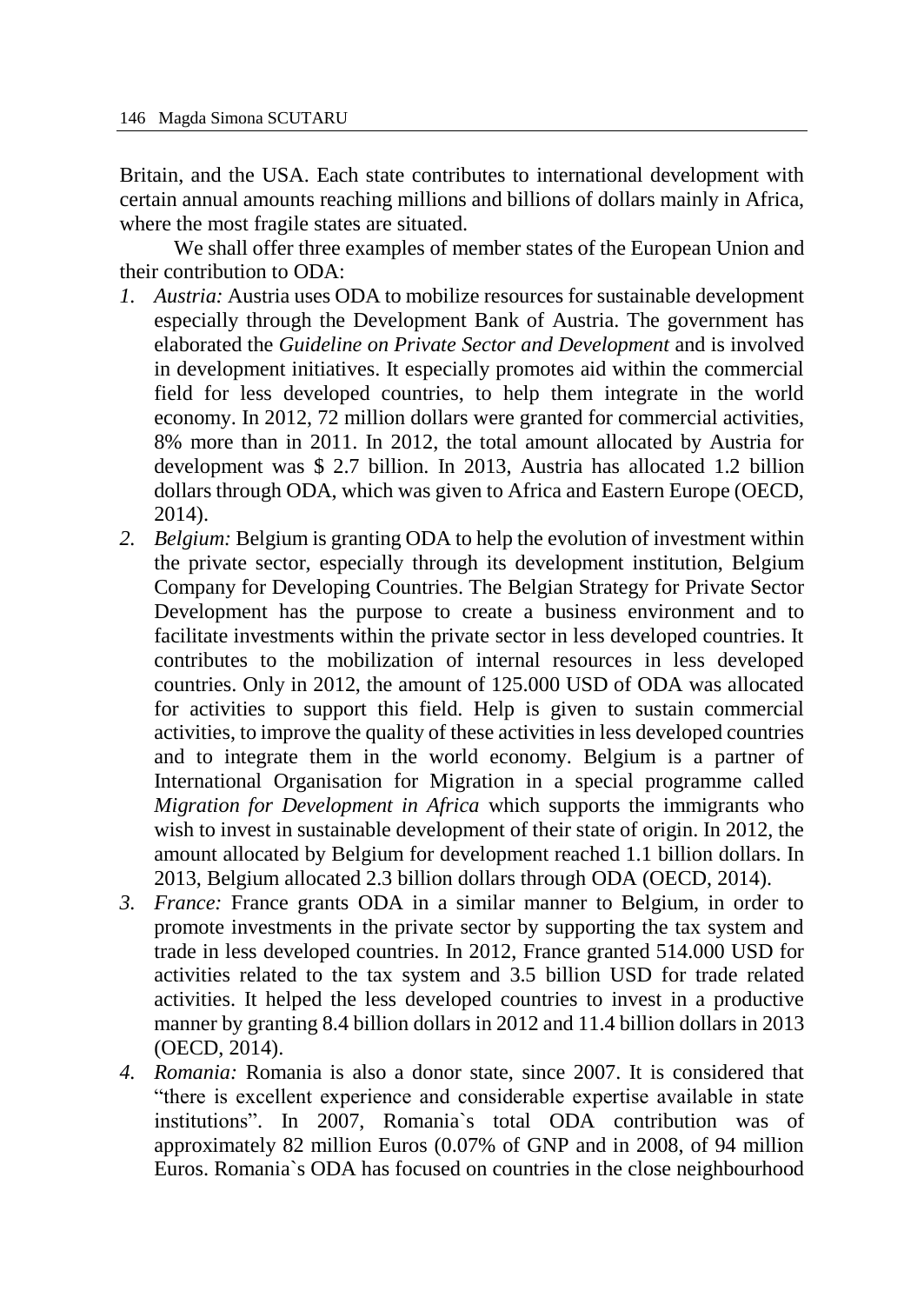like Moldova (800.000 Euros), Serbia (400.000 Euros) or Georgia (300.000 Euros).The main domains of assistance have been: social development, water supply, civil society development, rule of law (Pralong, 2009). Romania has been expanding its international development cooperation in line with applicable EU policy as a member state of the EU. The state has developed a clear national policy and an institutional policy for its ODA. The geographical focus is now on twelve countries: The Republic of Moldova, Ukraine, Belarus, Georgia, Armenia, Azerbaijan, Egypt, Tunisia, Lybia, Iraq, Palestine and Afghanistan. Romania has established as priorities to help other states with the processes of:

- Transition to democracy;
- Support for agriculture and sustainable economic growth;
- Environment protection (United Nations Development Programme, 2013- 2015).

The main financial instruments used between 2007 and 2013 were:

- 1. European Neighbourhood and Partnership Instrument
- 2. European Development Fund
- 3. Development Co-operation Instrument
- 4. Instrument for Greenland
- 5. Pre-Accession Instrument
- 6. European Instrument for Democracy and Human Rights
- 7. Instrument for stability
- 8. EU Food Facility
- 9. Nuclear Safety Co-operation
- 10. DCI Environment and Sustainable Management of Natural Resources Instrument
- 11. DCI Non-state actors and local authorities in development
- 12. DCI Food Security
- 13. DCI Migration and Asylum
- 14. DCI Investing in People
- 15. DCI Restructuring and Production
- 16. DCI Main ACP Banana Supplying Countries
- 17. Humanitarian Assistance (OECD, 2014).

# **3.4. The key role of the Lisbon Treaty**

"One of the key objectives of the EU external action is to focus on economic, social and environmental development in less developed countries. The Lisbon Treaty has in view the development cooperation as its own policy, which takes place within the framework of the principles and objectives of EU external action" (OECD, 2012).

The Lisbon Treaty has a special significance for the international development programmes because it settles that *peace keeping, preventing*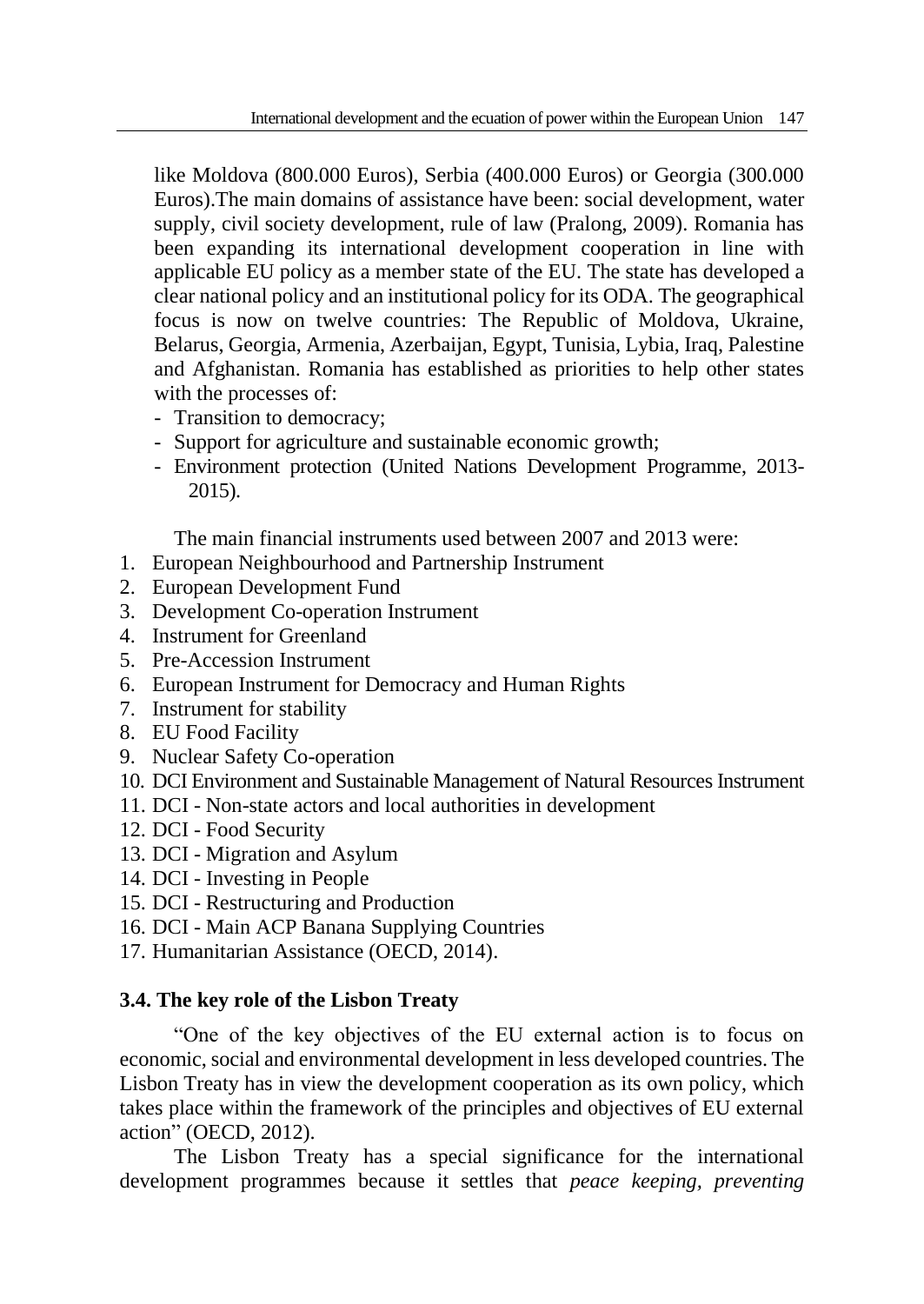*conflicts and strengthening international security are key objectives of the EU external action.* These aspects are the ones which offer the European Union a legal basis to act in fragile states.

#### **3.5. Development and economic growth**

Agenda for Change is a document of the European Commission. Constant efforts are necessary to face the insecurity and transition challenge. Special attention is given to the connections between insecurity and poverty. Agenda for Change includes the intention to maximize the efforts to sustain economic growth and private sector development. Official Development Assistance describes the financial and technical support offered by the official agencies, by states and governments or by different agencies located in states and territories included on the DAC list, so that less developed countries can become the beneficiaries of ODA. This type of aid is administered with the purpose of promoting economic welfare in less developed countries (OECD 2012).

The years following 2015 are important for defining the future framework related to ODA, which has to be settled by the European Union. The Global Agenda, which is already prepared for the period after 2015, has the potential to bring less developed states on the path of prosperity and towards equality (OECD, 2012).

#### **4. Conclusions**

The European Union plays a key role in international development, through the help offered to fragile states in Africa to fight extreme poverty and hunger. Through the great influence it has in the world, the European Union is a solid piece within the international arena, a strong actor who respects the principles on which is built, especially the one of solidarity. Respecting this principle goes beyond the borders of the European Union and functions in relation to other states of the world which desperately need external help to stabilize their internal market. Respect for human rights, for democracy, equality and for the core concept of solidarity - these are the main pillars regarding international development on which the power of the European Union is based. The Union is powerful because it can help the less developed states, because it does not leave them behind nor does it forget about them.

The amounts (billions of dollars) granted by almost every European State for development reveal the high degree of involvement of the EU in international development. The European Union proves that the values and principles on which it is based include respect for human rights and fundamental freedoms, equality and solidarity, which are not just empty words, expressions without substance; they reveal a set of realities.

From its creation, in 1972, the ODA concept has been a very useful and successful instrument which helped development cooperation and policies for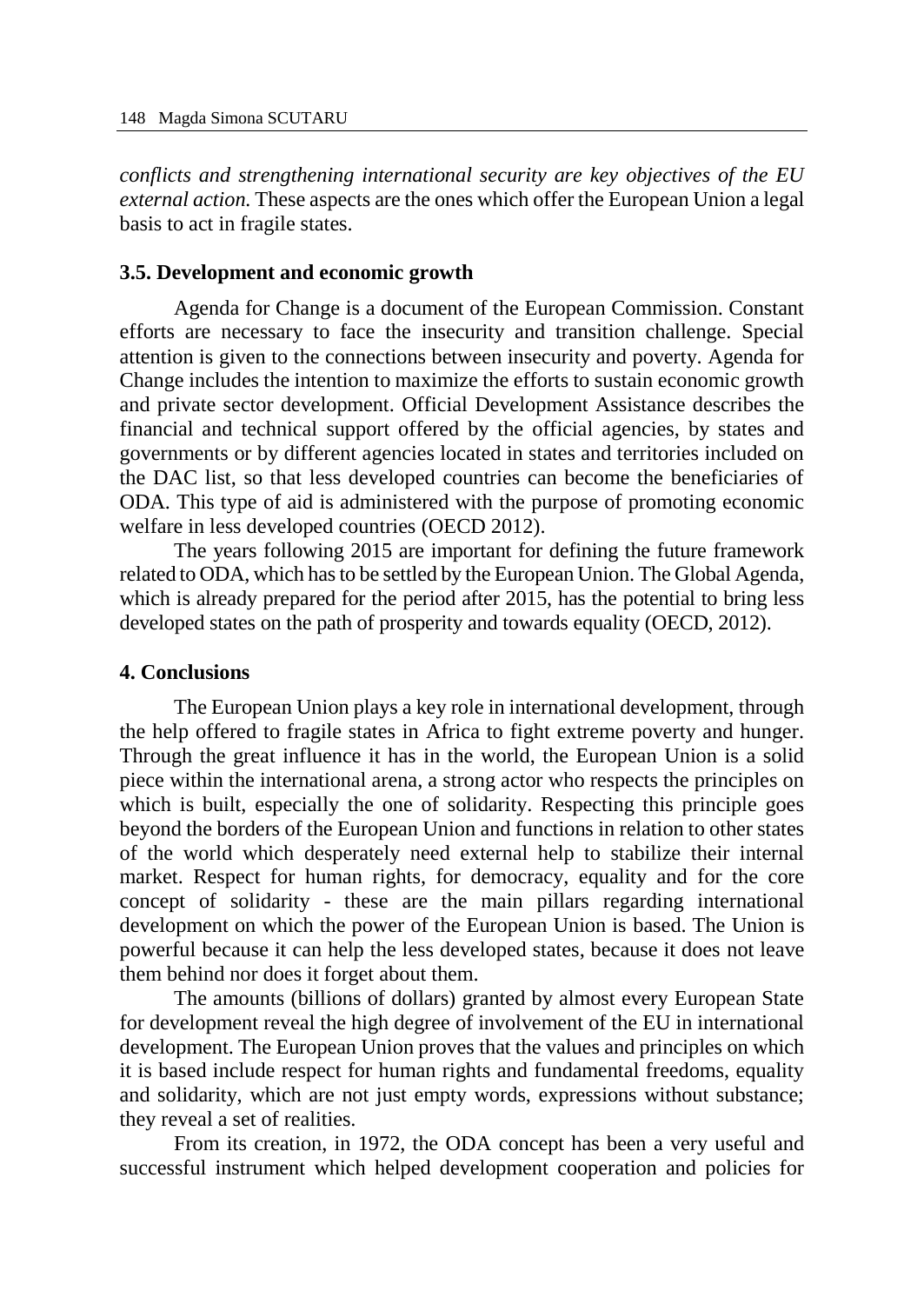development. ODA has existed for more than 40 years and it has reached its goal. Stability has been brought, especially within the less developed African countries. Even if a higher level of development is still far away, stability and survival of the population in tough conditions are also important and the journey towards a minimum level of welfare has begun.

The global environment in which ODA acts has radically changed. There is a series of global challenges, such as climate change, changes in the area of security, changes in population migration. ODA has to be able to face all these challenges. A new concept has to be elaborated in the next period. ODA has to be restructured and a new light has to be thrown on it, in order to face these new challenges.

**Acknowledgement:** This paper is the result of research made possible by the financial support of the Sectoral Operational Programme for Human Resources Development 2007-2013, co-financed by the European Social Fund, under the project POSDRU/159/1.5/S/132400 - "Young successful researchers – professional development in an international and interdisciplinary environment".

#### **References:**

- Biro, D. (coord.) (2013), *Relații internaționale contemporane: teme centrale în politica mondială,* Iași: Polirom.
- European Commission (n.a.), *International cooperation and Development, Policies,*  retrieved from https://ec.europa.eu/europeaid/policies/policies\_en.
- European Commission (n.a.), *International Cooperation and Development, Policies, European Development Policy, European Consensus Development*, retrieved from https://ec.europa.eu/europeaid/policies/european-development-policy/europeanconsensus-development\_en.
- Negrescu, V. (2013), Dezvoltarea internațională: între politici de dezvoltare și relațiile publice interbnaționale*,* in: Biro, D. (coord.), *Relații internaționale contemporane: teme centrale în politica mondială,* Iași: Polirom.
- OECD (2012), *DAC Peer Review of the European Union*, retrieved from http://www.oecd.org/dac/peer-reviews/50155818.pdf.
- OECD (2014), *Development Co-operation Report 2014: Mobilising Resources for Sustainable Development*, OECD Publishing, retrieved from http://dx.doi.org/10.1787/dcr-2014-en.
- Official Journal of the European Communities (2000), *Partnership agreement between the members of the African, Caribbean and Pacific Group of States of the one part, and the European Community and its Member States, of the other part, signed in Cotonou on 23 June*, retrieved from http://www.acp.int/ sites/acpsec.waw.be/files/Cotonou2000.pdf.